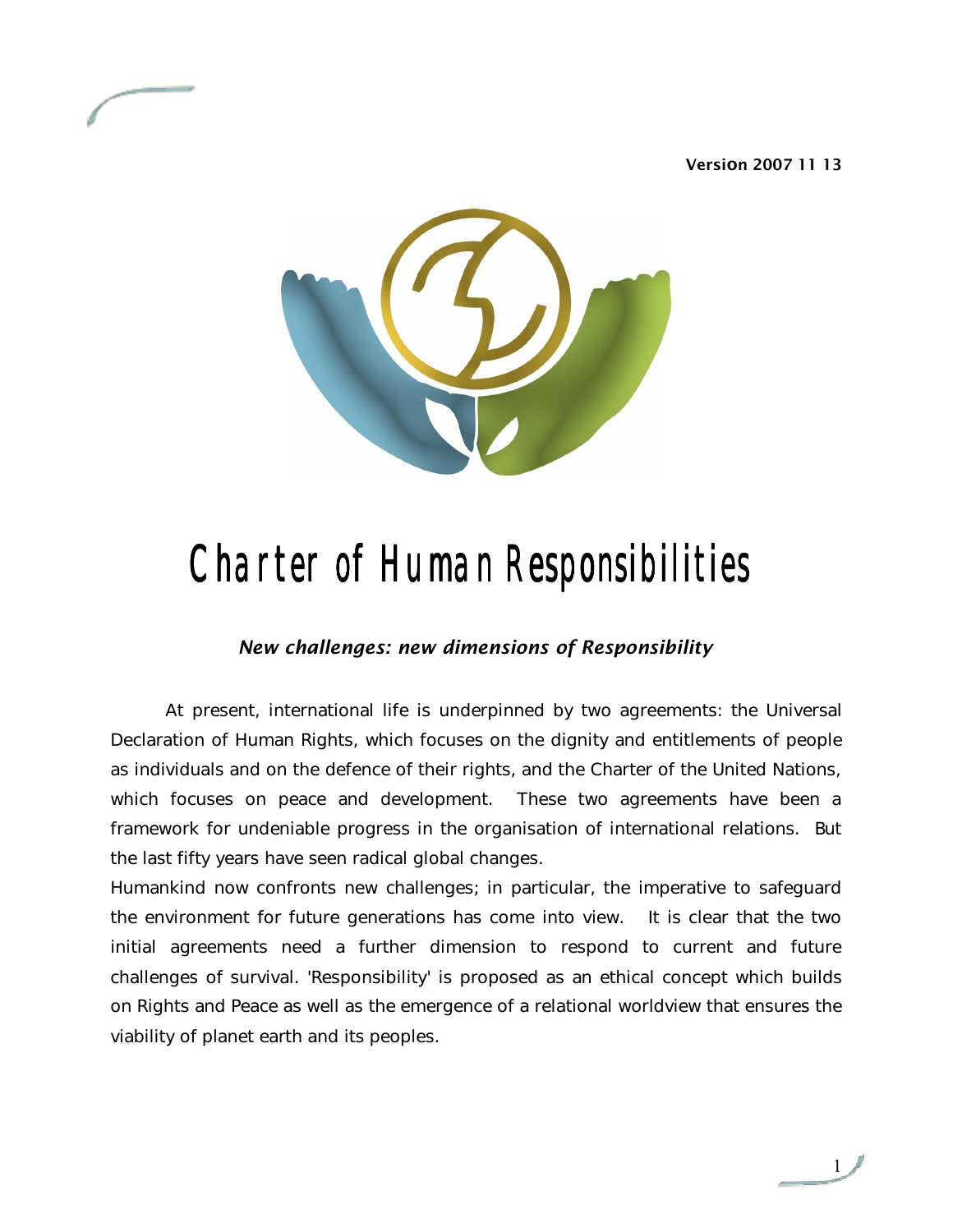### Preamble

*Never before have human beings had such far-reaching impacts on one another's social, political, economic, and cultural lives. Never before have they possessed so much knowledge and so much power to change their environment. In spite of the immense possibilities opened up by these ever-increasing interrelationships, and in spite of the new skills which humankind has acquired, unprecedented crises are emerging in many areas.* 

*The growing interdependence among individuals, among societies, and between human beings and nature heightens the impacts of individual and collective human actions on their social and natural environments, in the short and long run.* 

*And yet, the social institutions which should enable the new challenges of the 21st century to be met, are increasingly ineffective. The pervasive power of international markets is undermining the traditional role of states. Scientific institutions, pursuing specialized interests, are less likely to confront the global issues which challenge humanity. International economic institutions have failed to turn the rising tide of inequality. Business has often pursued its profit goals at the expense of social and environmental concerns. Religious institutions have not adequately fulfilled their role to provide responses to the new challenges faced by our societies.*

*In this context, every one of us must take up his or her responsibilities at both the individual and the collective level. New possibilities are opening up to play a role in the new challenges that face humankind: every human being has a role to play in redefining responsibility and has responsibilities to assume. The feeling of being powerless can be lessened and even overcome by linking up with others to forge a collective strength.* 

*Although all people have an equal entitlement to human rights, their responsibilities are proportionate to the possibilities open to them. Freedom, access to*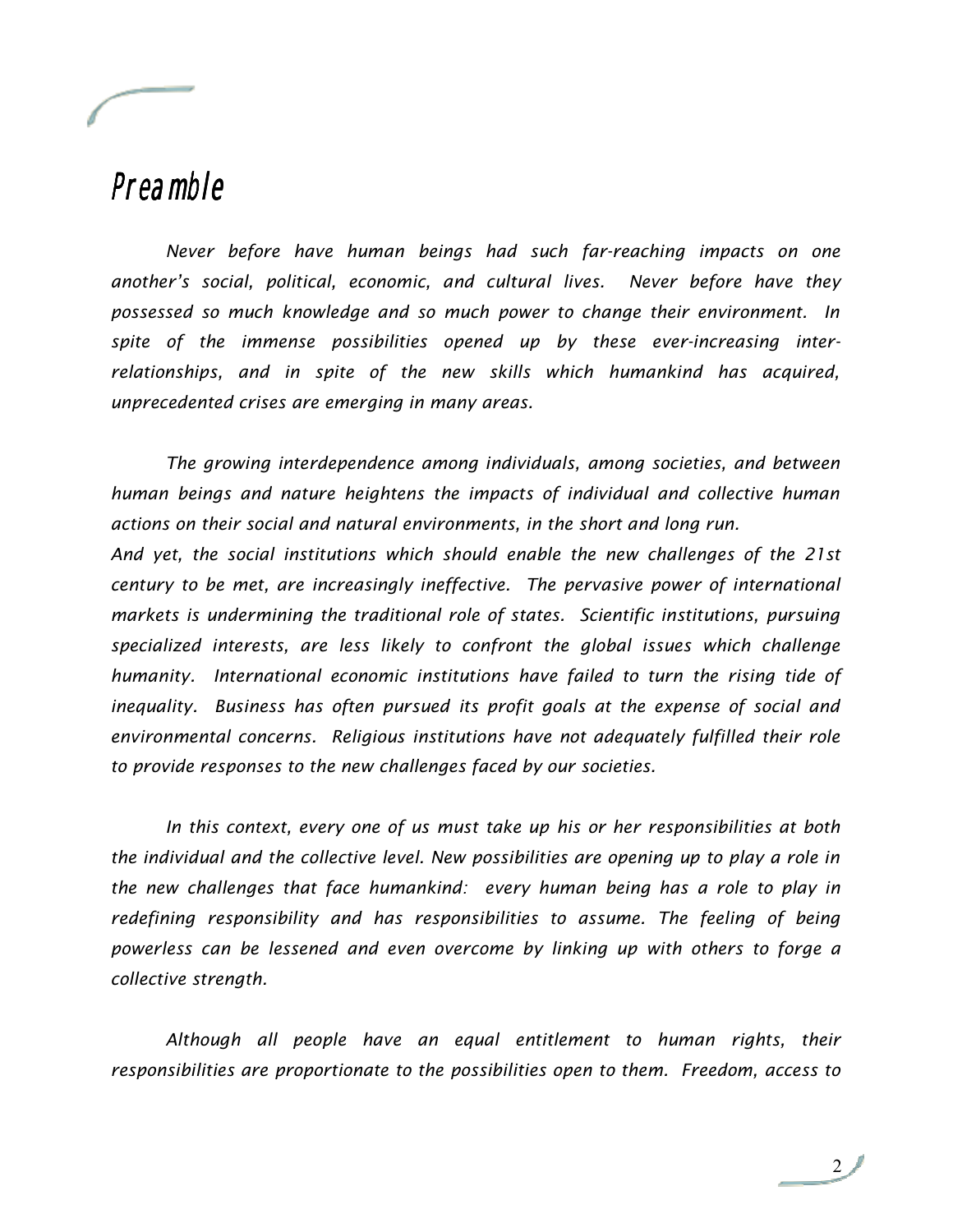*information, knowledge, wealth, and power all increase the capacity for exercising responsibilities and the duty to account for one's actions.* 

*Responsibilities are related to the present and the future, as well as to past actions. The burden of collectively-caused damage must be morally acknowledged by the group concerned, and put right in practical terms as far as possible. Since we can only partially understand the consequences of our actions now and in the future, our responsibility demands that we must act with great humility and demonstrate caution.*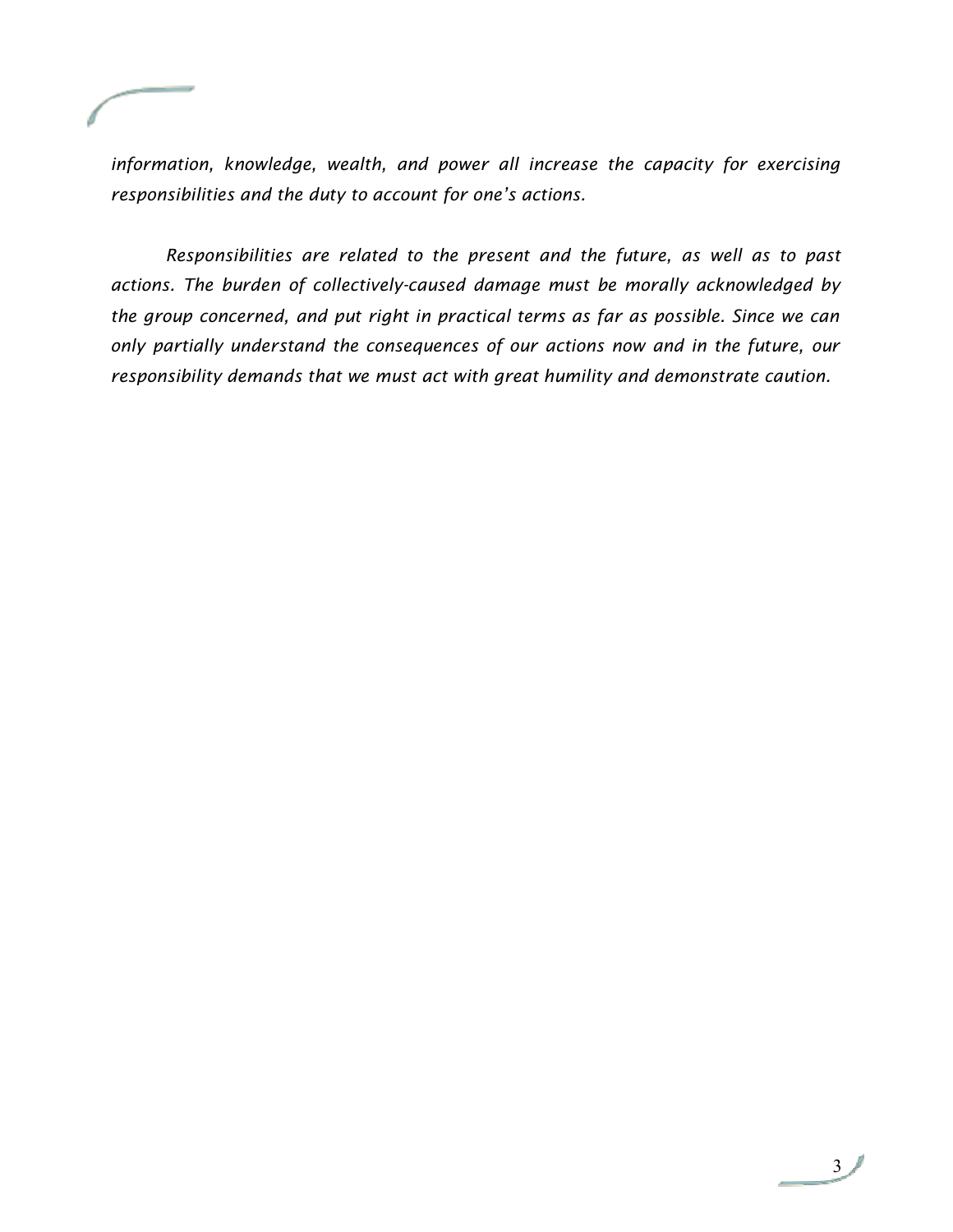### Principles to Guide the Exercise of Human Responsibilities

- 1. *We are all responsible for making sure that Human Rights are affirmed in our ways of thinking and in our actions.*
- 2. *Every person's dignity involves contributing to the freedom and dignity of others.*
- 3. *Responsibilities include ensuring the fulfilment of human potential, inclusive of material needs and non-material aspirations, as well as obligations to support the common good.*
- 4. *Lasting peace can only be expected from freedom, justice, and processes for reconciliation which are respectful of human dignity and human rights.*
- 5. *Development and consumption of natural resources to meet human needs, and the quest for prosperity must be backed by a commitment to sustainability and the principle of precaution, assuring pro-active protection of the environment, careful management of its diversity, and equitable sharing of wealth.*
- 6. *The full potential of knowledge and know-how is achieved through valuing different knowledge systems and ways of knowing, sharing them, and applying them in the service of unifying solidarity and a pluralistic culture of peace.*
- 7. *Freedom of scientific research implies being guided by ethical criteria such as enhancement of biodiversity, respect for human dignity and non-human forms of life, and regard for the limitations of human knowledge.*
- 8. *The exercise of power is legitimate where it serves the common good, and if it is accountable to those over whom it is exercised.*
- 9. *In reaching decisions about short-term priorities, evaluation of long-term consequences must concur with ethical priorities of justice and intergenerational environmental stewardship, taking into account both risks and uncertainties.*
- 10.*To face the challenges of today and of tomorrow, uniting in action must be balanced with respect for cultural specificities.*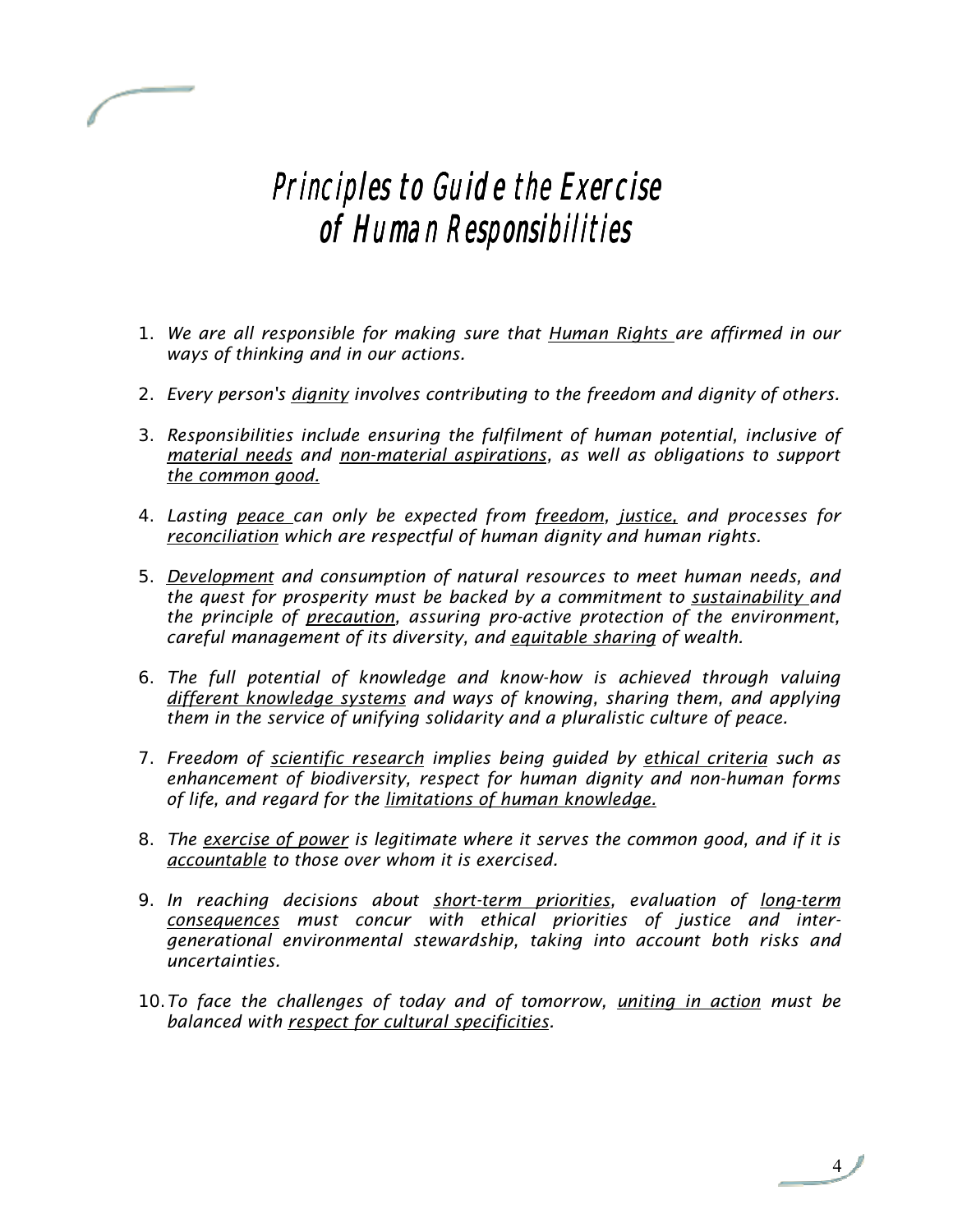

### Responsibility: a key notion for the 21st century

Widening economic gaps within and between nations, the concentration of economic and political power in ever-fewer hands, threats to cultural diversity, and the overexploitation of natural resources are creating unrest and conflicts world-wide and giving rise to deep concerns about the future of our planet. We are at a crossroads in human history.

 Human beings are part of a 'woven universe' which is balanced and integrated in ways that are still far beyond human knowledge. Given the growing appreciation that human well-being is interdependent with earth systems, a re-definition of responsibility is needed in order to extend personal responsibility in the present to collective responsibility for the future.

 We can express responsibility in many ways, among them accepting responsibility for the direct and indirect consequences of our actions in the short as well as the long run, joining with others and uniting for effective action. The fact that responsibility is proportionally linked to knowledge and the exercise of power does not mean that those with limited resources and influence would not be in a position to exercise responsibility at their own level and link up with others to forge a collective strength.

 Responsibility is more than an ethical principle to be used at the personal level; rather, it is a commitment we make as citizens who are part of a social identity. The initiative of the Charter of Human Responsibilities encourages the exploration of the values that underpin this identity.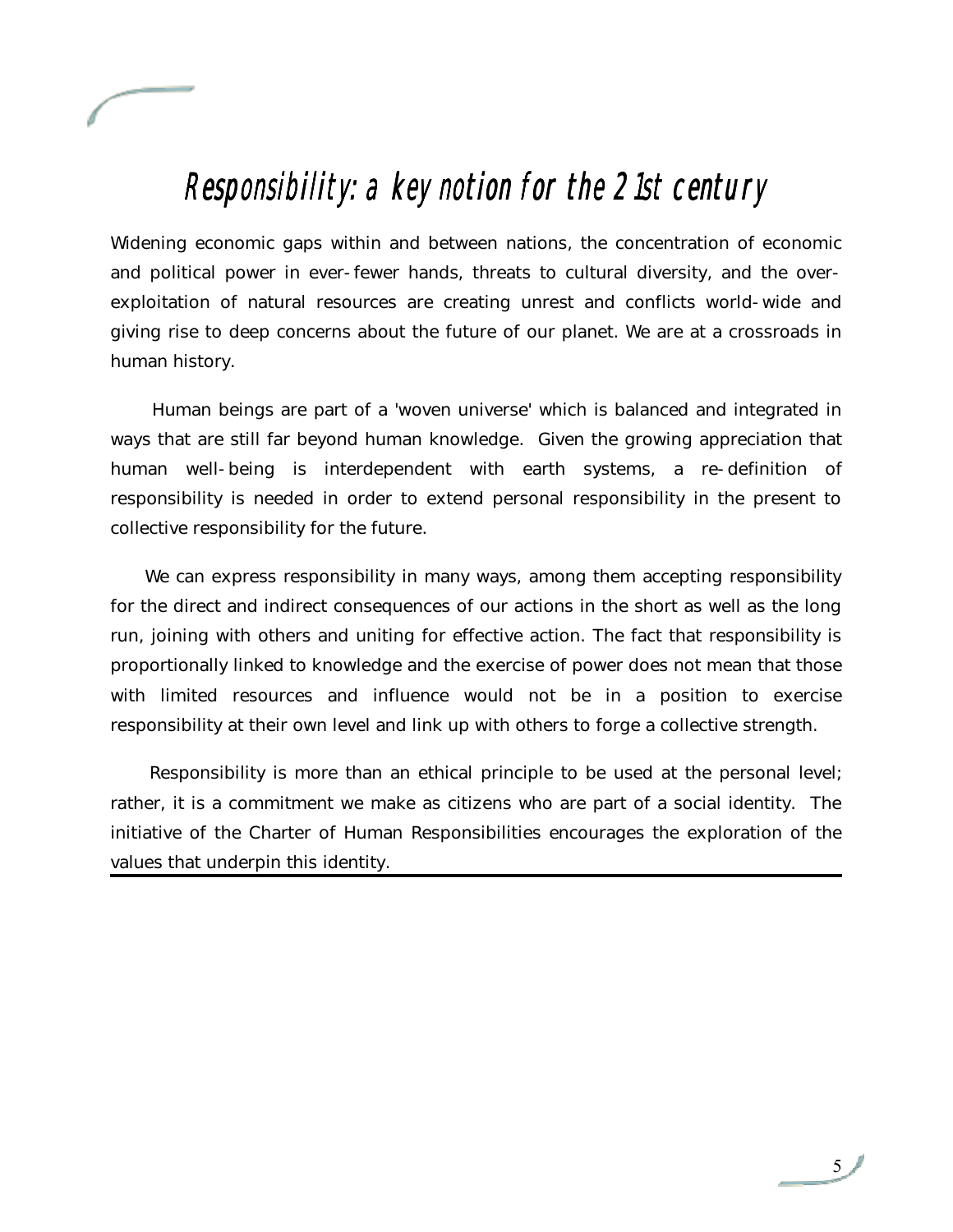

## Values and practices: unity and diversity

Throughout human history, traditions of wisdom - religious and otherwise - have taught values, to guide human behaviour towards a responsible attitude. Their basic premise, still relevant today, has been that individual and social values influence practices. In fact, practices and values mutually influence each other. Such values include the right to a life of dignity and respect for non-human forms of life, a preference for dialogue rather than violence, compassion and consideration for others, solidarity and hospitality, truthfulness and sincerity, peace and harmony, justice and equity, and a preference for the common good rather than self-interest.

 And yet, there may be times when these values have to be weighed against each other, when an individual or a society faces dilemmas, such as the need to encourage economic development while protecting the environment and respecting human rights. These issues are all interconnected and cannot be addressed separately. Overall responsible action implies that different categories of human activity have to be integrated. It requires the need for judgment with clarity of thought on values and competing imperatives. Everyone must be aware of the interconnectedness of these imperatives; and even if people's priorities may differ due to their own histories and present circumstances, those priorities cannot be used as an excuse for ignoring the other issues at stake.

 Although the sense of responsibility is found among all human groups, there are differences in the ways in which responsibility is assumed. In some societies responsibility is assigned by the group to an individual, rather than taken up at his or her own initiative. In practice, the way in which people are held responsible for their actions varies. Cultural differences play an important role when it comes to giving a legal context to the concept of responsibility.Just as the world's nations have accepted the idea of 'Human Rights', the time has now come to introduce the concept of 'Human Responsibilities'. Global co-operation and global governance, indeed, are inconceivable without certain universally accepted ideas and principles which, whatever their origins, can be considered beneficial to all humankind, non-human life forms and the ecosystems of life.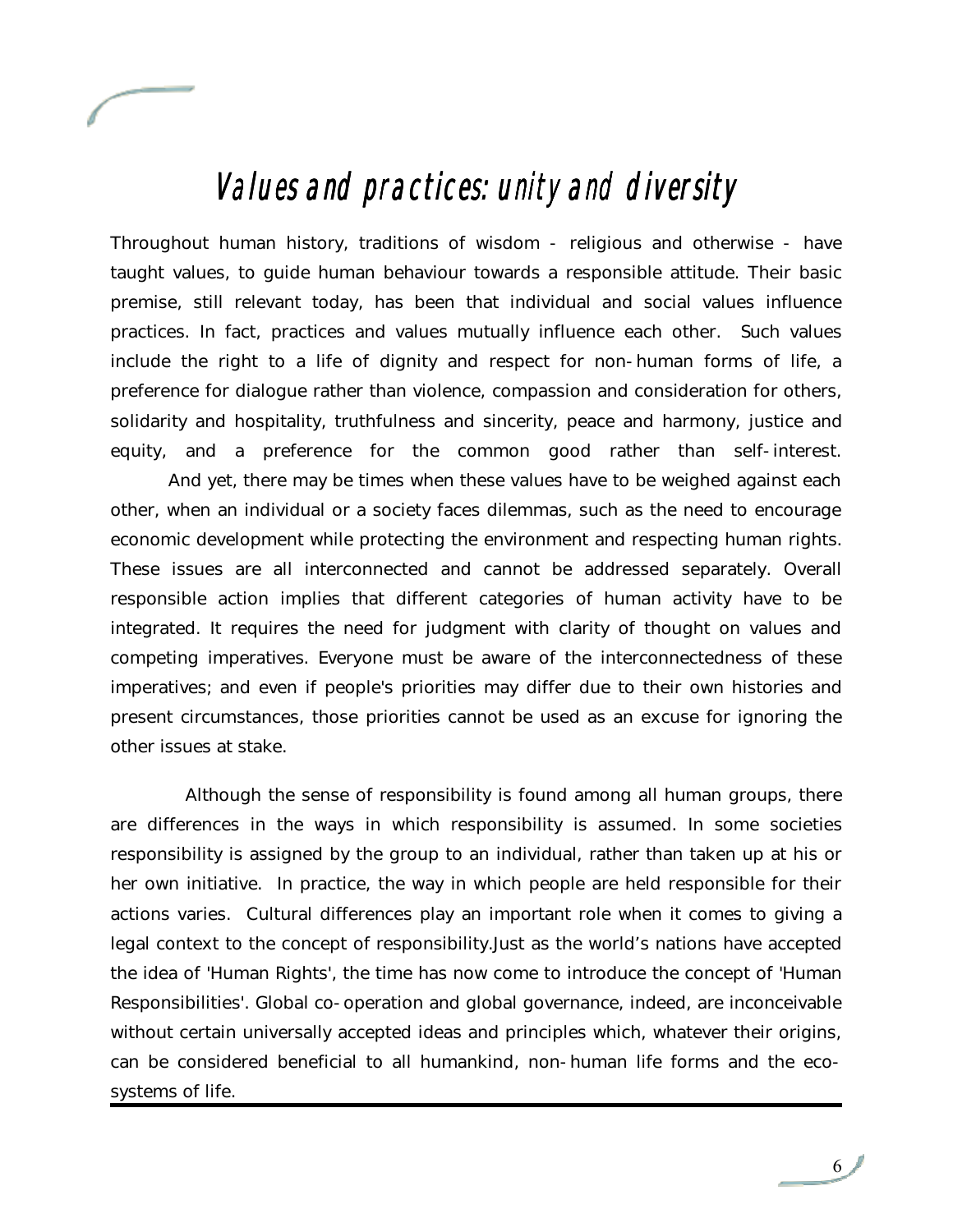

### The Charter: its history and its present

#### **How it began**

 After some six years of discussions at various levels within the Alliance for a Responsible, Plural and United World, the Charter of Human Responsibilities 1was launched in 2001 at the World Assembly of Citizens, organized by the Charles Léopold Mayer Foundation. The idea was to encourage an international effort of renewed reflection on the relevance of individual and collective responsibility for the future of humankind and the planet, respect for Human Rights and the achievement of Peace. Subsequently an International Charter Facilitation Committee for the promotion of this Charter was created.

#### **Who is involved**

 Charter activities worldwide are coordinated by members of the International Charter Facilitation Committee and their national or regional Charter committees. They comprise reflection and action with social groups at various levels of society and with professional groups. Core funding has been provided by the Charles Léopold Mayer Foundation (Paris), while local activities are also financially supported by a variety of local organisations and voluntary contributions.

### **A text and a pre-text for dialogue, reflection and action**

 The guiding Principles of the Charter are the outcome of a process of intercultural and interdisciplinary dialogue that began in 1998. Those who participated in the discussions obviously did not represent humanity as a whole. The Charter is proposed as a tool for dialogue, a starting point, within reach of everyone, towards a reconsideration of the essential meaning and place of responsibility in our societies. The guiding principles serve as a common nucleus, to be transferred and adapted into different fields of human endeavour and through translation into culturally appropriate forms.

The Charter provides both a pre-text and a text for reflection and action. As a pretext, the Charter's assertion of a universal principle of human responsibility encourages